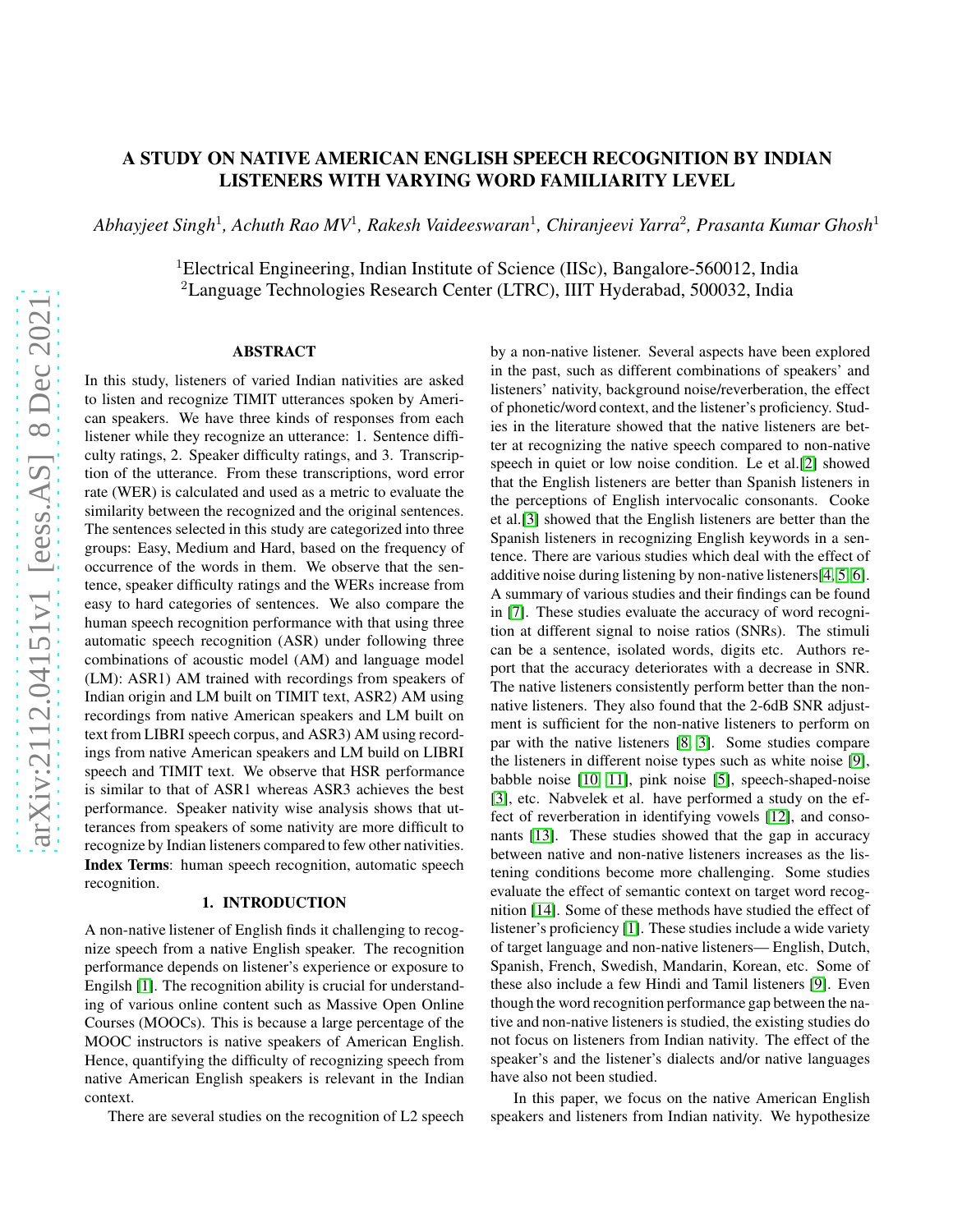

<span id="page-1-0"></span>Fig. 1. Overview of the study with different control and observed variables in the study.

that the difficulty of recognizing words in a sentence depends on their frequency of occurrence (FoO-score)[\[15\]](#page-5-13). We define a sentence's difficulty based on the sum of the FoO-score of the words in that sentence. We refer to it as word familiarity score (WF-score). We hypothesize that the higher the WFscore of a sentence, the easier it is to recognize. Based on the WF-score, we categorize sentences into three Word Familiarity levels (WFLs): easy, medium, and hard.

The overview of different components of this study is shown in Fig. [1.](#page-1-0) The study contains mainly three control variables: the word familiarity, the speaker's nativity, and the listener's nativity. In this study, an Indian listener is asked to provide two ratings to a sentence (1.Difficulty in understanding the sentence and 2. Difficulty in understanding speaker's accent) having a particular WF-score, spoken by a native American English speaker from the TIMIT corpus [\[16\]](#page-5-14). These ratings reflect listener's self - assessment of the difficulty in recognizing the sentence and the difficulty in understanding the speaker. The listener also transcribes the sentence. We compute the word error rate (WER) [\[17\]](#page-5-15) for each transcription from a listener. Give these three observed variables (two ratings and one transcription) together with three control variables, we study the effect of different sets of control variables on these observed variables. We have found that the average speaker/sentence difficulty rating increases significantly when a sentence falls in the hard level compared to the easy level. However, it is found that Indian listeners find speech from native American speakers from Western dialect and Army Brat (moving around) speakers easier to understand and recognize compared to other dialect regions. The speaker and sentence difficulty ratings are found to be correlated to the WER.

## 2. MATERIALS USED IN STUDY

For this study, 500 TIMIT [\[16\]](#page-5-14) sentences were selected and they were listened to & recognized by a total of 500 Indian listeners of varied nativities, where each listener recognized a subset of 10 sentences. TIMIT comprises 2342 unique sentences and, to select 500 sentences among those, we use American National Corpus (ANC) frequency dataset [\[15\]](#page-5-13), which consists of nearly 250k unique words ordered in terms of their usage. We use this list of words to select and categorize the TIMIT sentences by following the algorithm.

## Categorization Algorithm :

1. For each sentence (Sent) in TIMIT corpus:

- 2. For each word (w) in Sent:
	- 3. FoO-score $(w)$  = index of w in ANC frquency dataset
	- 4. Sent.WF-score = sum(Sent.WF-score, FoO-score(w));

5. Sort all 2342 sentences according to their score in ascending order;

6. Divide the sorted sentence list into three lists of equal length;

7. Select first 250, 150 and 100 sentences from the first, second and third list (referred to as Easy, Medium and Hard respectively) ;

With these 500 categorized TIMIT sentences we create 50 google forms using google apps scripts, each form containing 10 sentences: 5 from easy, 3 from medium and 2 from hard category. Each form contains unique set of sentences i.e., no sentence is repeated within a form as well as across all forms. Table [1](#page-1-1) shows the speaker's dialect region (DR) distribution for the selected 500 TIMIT sentences over all the three levels: Easy, Medium and Hard. Sentence distribution across DRs is proportional to that in the TIMIT corpus. 500 sentences, thus selected, makes this study feasible while preserving the presence of each dialect in a manner similar to that in the TIMIT corpus. The vocabulary of the selected 500 sentences comprises 1867 unique words, with 910, 556 and 401 unique words for easy, medium and hard level sentences, respectively. Two example sentences in each level is provided below in decreasing order of WF-score. Easy: 1) "Just let me die in peace", 2) "Leave me your address"; Medium: 1)"Such optimism was completely unjustified", 2) "Young children should avoid exposure to contagious diseases"; Hard: 1)"His captain was thin and haggard and his beautiful boots were worn and shabby", 2) "Eternity is no time for recriminations".

Table 1. Frequency of speaker Dialect Region (DR) in selected 500 TIMIT sentences.

<span id="page-1-1"></span>

| <b>Dialect</b> | DR1 | DR <sub>2</sub> |    | DR3 DR4 |    | DR5 DR6 DR7 |    | DR8 | Total |
|----------------|-----|-----------------|----|---------|----|-------------|----|-----|-------|
| Region         |     |                 |    |         |    |             |    |     |       |
| Easy           | 68  | 95              | 28 | 17      | 14 | 9           | 14 |     | 250   |
| Medium         | 31  | 35              | 18 | 25      | 19 | 4           | 10 |     | 150   |
| Hard           | 18  | 26              | Q  | 19      | 10 | 8           | 8  |     | 100   |
| <b>Total</b>   | 117 | 156             | 55 | 61      | 43 | 21          | 32 | 15  | 500   |

In each form, a respondent first listens to the selected TIMIT sentence audio clip after which a listener transcribes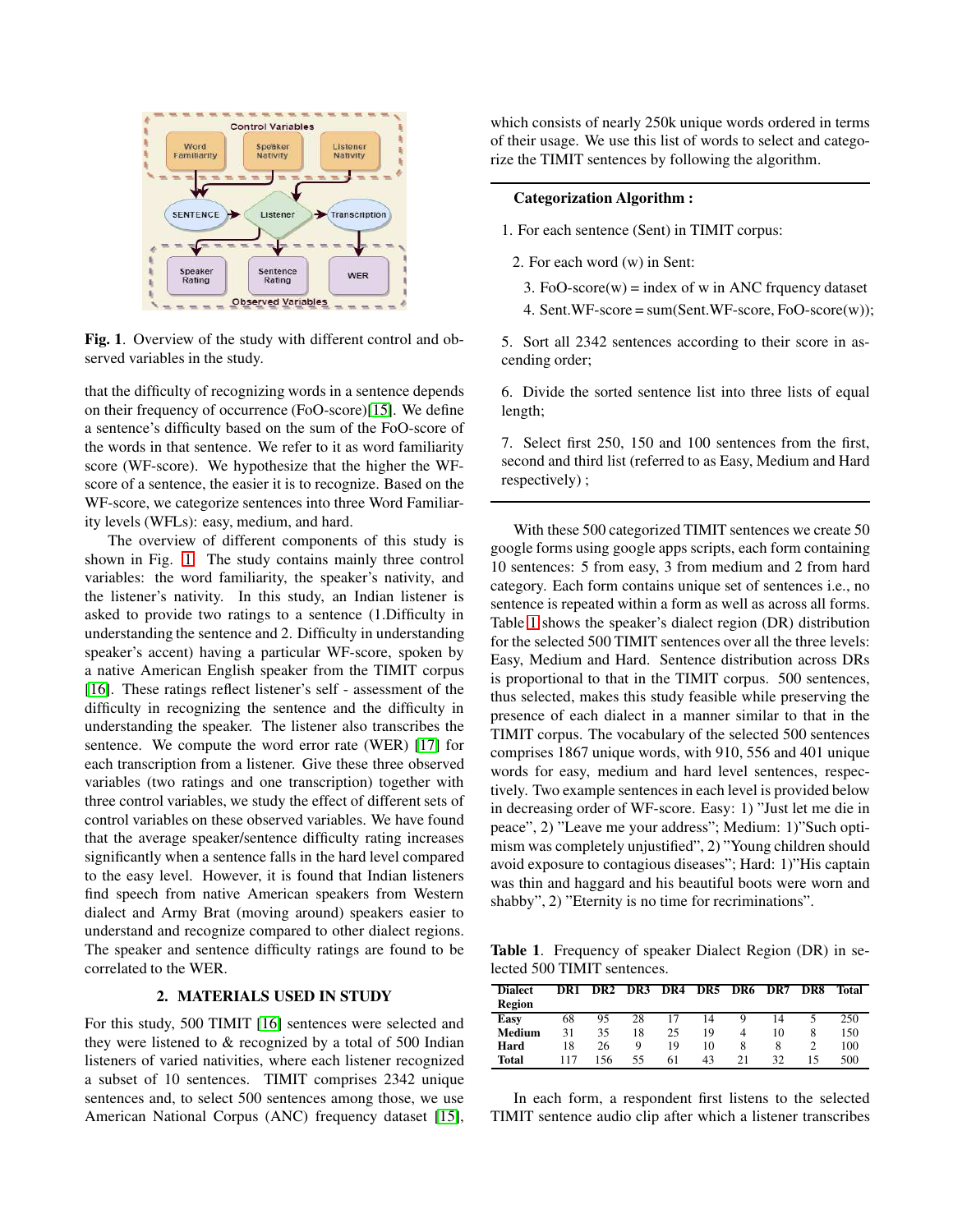the sentence to the best of his/her ability. Following this, the respondent (listener) is shown the correct transcription of the sentence and is asked to rate it on the basis of difficulty in recognizing the sentence as well as difficulty in understanding the speaker. The ratings are numbers ranging from 1 to 10, 1 representing 'Easy' and 10 representing 'Difficult'. The transcription provided by the listener is used to calculate the WER between the transcription and the original TIMIT sentence. WER is calculated using Kaldi[\[18\]](#page-5-16), which uses Levenshtein distance algorithm [\[19\]](#page-5-17). This provides the minimum number of edits like insertion, deletion and substitution to convert one string to another.

<span id="page-2-0"></span>Table 2. Percentages of Indian listeners' nativities.

| <b>Nativity</b> | Percentage | <b>Nativity</b> | Percentage |
|-----------------|------------|-----------------|------------|
| Hindi           | 27.19      | Kashmiri        | 3.23       |
| Telugu          | 18.43      | Konkani         | 1.84       |
| Tamil           | 13.36      | Gujarati        | 1.38       |
| Kannada         | 11.98      | Urdu            | 0.92       |
| Bengali         | 10.60      | Odia            | 0.92       |
| Malayalam       | 5.07       | Others          | 0.92       |
| Marathi         | 4.18       |                 |            |

This survey was conducted in an online mode, by circulating these forms in undergraduate colleges and universities across India. The objective was to get at least 10 responses from undergraduate students with ages ranging from 19 to 23 years with varied Indian nativities. Table [2](#page-2-0) shows the distribution of listeners' nativities, where Hindi, Telugu, Tamil, Kannada and Bengali have major contributions (each above 10%). For each form we received at least 10 responses from different listeners and only the first 10 responses to each form are taken into consideration while performing analysis in this study. With 50 forms and 10 unique responses to 10 sentences in each form, we have a total of 5000 responses, using which we carried out analysis as summarized in the next section.

## 3. STUDY OUTCOMES AND DISCUSSION

In this study, we investigate several aspects including the relation between the sentence difficulty and speaker accent difficulty ratings provided by the listeners as well as the relation between each of those ratings and the WER. We also study the variations depending on the dialect region of the native American speakers as well as native language of the listeners. We observe a correlation of 0.90 between the two ratings provided by the listeners. This implies that when a listener finds it difficult to follow a speaker, he/she finds it difficult to recognize the sentence as well. As both types of ratings are correlated, their relation with WER is also similar. As seen in the Figure [2,](#page-2-1) WER increases as the sentence difficulty rating goes higher. This is true for speaker difficulty rating as well suggesting that WER for Indian listener goes high not only with perceived difficulty to recognize a sentence but also with perceived difficulty to understand the speaker.

It can be observed from Figure [2,](#page-2-1) that the percentage of sentences corresponding to each sentence difficulty rating de-



<span id="page-2-1"></span>Fig. 2. Percentage Word Error Rates across speaker and sentence difficulty ratings

creases as the ratings increase, which is expected as the ratio of sentences with easy, medium and hard WFL categories is 5:3:2. In each of the ratings from 1 to 10, histograms of percentage of sentences in each WFL are plotted. As we go from rating 1 to 10, there is a steady decrease in the percentage of easy and medium category sentences. However the percentages of hard sentences are more evenly distributed over the rating range. This indicates that the both ratings provided by the listeners closely follow the three WFLs (Easy, Medium and Hard) of the 500 sentences chosen for the study.

## 3.1. Effect of Word Familiarity

As shown in the Figure [3](#page-2-2) (a,b), we analyze how the sentence and speaker difficulty ratings vary with WFL. We observe that the sentence difficulty ratings as well as the speaker difficulty ratings increase as WFL goes from easy to hard level. The average(SD) sentence difficulty ratings for easy, medium and hard categories are 3.25 ( $\pm$  2.62), 4.00 ( $\pm$  2.77) and 4.70  $(\pm 2.75)$  respectively Similarly, average (SD) speaker difficulty rating for easy, medium and hard categories are  $3.45 (\pm$ 2.73), 4.16 ( $\pm$  2.85) and 5.01 ( $\pm$  2.79). All these ratings are significantly different from each other ( $p < 0.01$ ). A significant increase of sentence and speaker difficulty ratings from high to low word familiarity, suggests that the word familiarity does play a significant role in the perceived difficulty in recognizing native American English speech by native Indian listeners.



<span id="page-2-2"></span>Fig. 3. a. Sentence difficulty rating increases with decreasing WFL i.e., easy to hard, b. Speaker difficulty rating increases with decreasing WFL, c. Human WER rises with decreasing WFL

In Figure  $3(c)$ , we present the WER values calculated between transcripts provided by the listeners and the original TIMIT sentences for each WFL. We observe that WER (in percentage) value increases with decreasing WFL, i.e., from easy to hard . The average WER values for easy, medium and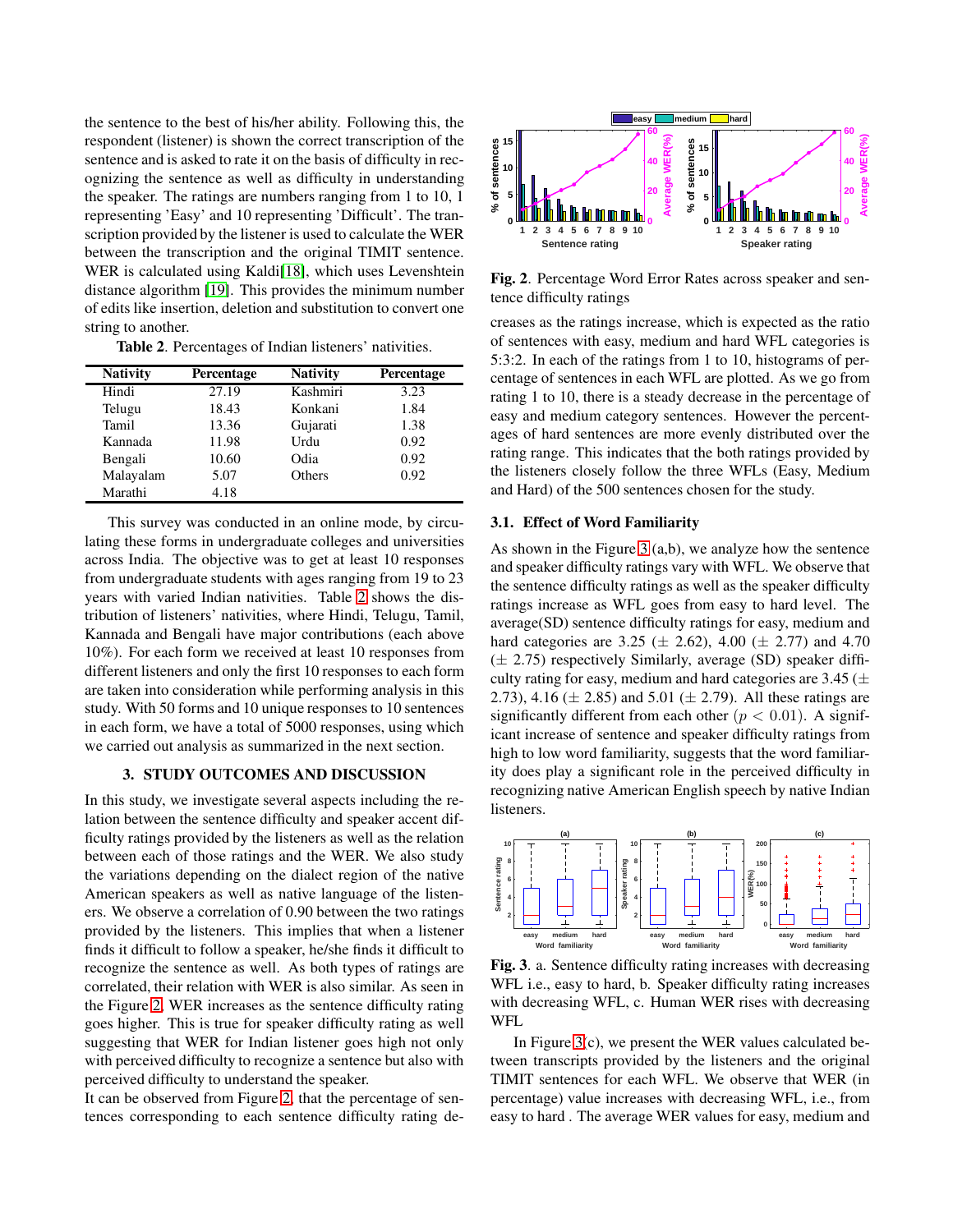hard categories are  $17.43\%$  ( $\pm 25.6$ ),  $23.17\%$  ( $\pm 27.01$ ) and 30.78% (±30.90) respectively. Percentages of zero WER for easy, medium and hard WFLs are 50.76%, 36.8% and 25.6% respectively, this decline in percentages suggest that word familiarity significantly alters human speech recognition (HSR) performance.

Key findings: Word familiarity has a significant impact on the difficulty in recognizing (and, hence, recognition accuracy) a speech from native American speaker by listeners of Indian nativity. Word familiarity also makes it more difficult to understand a native American speaker.

<span id="page-3-0"></span>Table 3. Comparison of HSR vs ASR for different word familiarity level (WFL).  $[X] + \{Y\}$  indicate the AM trained using data "X" and the LM trained using the data "Y".

| $WER(\%)$ | HSR  | ASR 1               | ASR <sub>2</sub> | ASR 3                                                              |             |
|-----------|------|---------------------|------------------|--------------------------------------------------------------------|-------------|
|           |      |                     |                  | $[iTIMIT] + {iTIMIT} [LIBRI] + {LIBRI} [LIBRI] + {LIBRI + iTIMIT}$ |             |
|           | Easy | 17.43(25.6)         | 29.70 (36.1)     | 13.21 (18.4)                                                       | 2.82(10.8)  |
|           |      | Medium 23.17 (27.0) | 21.05(30.0)      | 20.67(22.0)                                                        | 6.37(21.1)  |
|           | Hard | 30.78 (30.9)        | 28.47 (39.9)     | 26.57(30.5)                                                        | 10.02(23.3) |

### 3.2. ASR vs HSR for different word familiarity level

As this study is performed on the native American speakers' recordings, native American listeners would achieve the best recognition performance. However, an ASR built on American English has been used as a proxy for a native American listener in this work. We also experimented with ASR built on Indian English data for a comparative analysis. In particular, three ASRs were trained 1) ASR1: Acoustic model (AM) for this ASR was trained using 81 Indian speakers speaking sentences from TIMIT corpus (iTIMIT ∼275 hrs) [\[20\]](#page-5-18) and the language model (LM) was trained on the TIMIT data, 2) ASR2: Both AM and LM were trained using LIBRI speech corpus[\[21\]](#page-5-19) ( $\sim$ 960 hrs), 3) ASR3: Same AM as of ASR2 but the LM was trained using both TIMIT and LIBRI speech text.

Table [3](#page-3-0) shows a comparison of WER for HSR and ASR for different WFL categories. It is clear from the table that the WER for both HSR and ASR decreases with increase in the WFL. This indicates that the ASR also performs poorly for the sentences with less familiar words. This could be because of the lack of training data for these words. ASR1 performs poorly in case of easy sentences and performs better in case of hard/medium sentences. This could be because the AM performs poorly because of the accent mismatch and the LM helps more in case of difficult sentences. ASR2 performance is consistently higher than the HSR in all WFLs. This indicates that the AM trained with American accent corpus (LIBRI speech) further improves the WER. WER for ASR1 is comparable to the HSR. A significant ( $p < 0.01$ ) decrease in WER is observed as we shift from AM trained on Indian accent data to LIBRI speech (native American accent). And in case of ASR3, where LM is trained on both LIBRI and TIMIT, performance of ASR improves significantly. This indicates that the inclusion of TIMIT data to LM significantly affects the ASR's performance as LIBRI speech text covers a wide variety of English words and TIMIT text covers less

familiar words as well which may have been missed in LIBRI speech.

#### 3.3. Impact of Speaker Nativity on Speech Recognition

WER corresponding to speakers of all DRs (as summarized in Table [1\)](#page-1-1) is plotted in the Figure [4.](#page-3-1) In this figure, we have average WERs for each DR in each WFL category (easy, medium, hard) and an overall. A trend in all DRs is observed that is, higher the familiarity lower the average WERs. DR8 and DR5 are exceptions to this observed trend. In Figure [4](#page-3-1) the DRs are shown in descending order of the overall WER in all DRs. Average WER percentages for DR8, DR2, DR6, DR3, DR7, DR1, DR5 and DR4 are 15.69% (±18.92), 17.54%  $(\pm 24.72)$ , 19.92%  $(\pm 23.79)$ , 20.29%  $(\pm 24.58)$ , 20.68%  $(\pm 29.53)$ , 23.04%  $(\pm 28.50)$ , 28.51%  $(\pm 29.64)$  and 29.91%  $(\pm 31.03)$ , respectively. It is observed that the WERs for the DRs at the extremities of the ordered DR list are significantly different ( $p < 0.01$ ) from each other. For example DR8 and DR2 are significantly different from DR4, DR5 and DR1 whereas DR6 and DR3 are significantly different from DR4 and DR5. This suggests that dialect region of the native American speakers is a key factor to influence the recognition accuracy by Indian listeners.



<span id="page-3-1"></span>Fig. 4. Average WER calculated for Speakers across different dialects

In Figure [5](#page-4-1) we present box-plots of speaker ratings for each DR. DRs in the plot are ordered following the average speaker difficulty rating. Average speaker difficulty ratings for DR1 to DR8 are  $4.41\%$  ( $\pm 2.91$ ),  $3.86\%$  ( $\pm 2.66$ ),  $4.14\%$  $(\pm 2.67)$ , 4.72%  $(\pm 2.92)$ , 4.96%  $(\pm 2.79)$ , 3.99%  $(\pm 2.64)$ , 3.72%  $(\pm 2.55)$  and 3.07%  $(\pm 2.25)$  respectively. DR4 and DR5 have the highest WER numbers and are significantly different  $(p < 0.01)$  from rest of the nativities as shown in Figure [4](#page-3-1) and this is also reflected in case of speaker difficulty ratings. This could indicate that Indian listeners' recognition accuracy on speech from American speakers vary across speaker's dialects and that may be influenced by how difficult it is to follow a speaker's speaking style that varies across different dialects. For example, with speaker difficulty rating in perspective, we find that DR1, DR4 and DR5 are significantly different ( $p < 0.01$ ) from DR8, DR2 and DR7. Thus we can conclude that Indian listeners find speakers from DR8, DR2 and DR7 easier to follow significantly compared to DR1, DR4 and DR5. This could be a reason for a differences in WER between these two groups of dialect regions.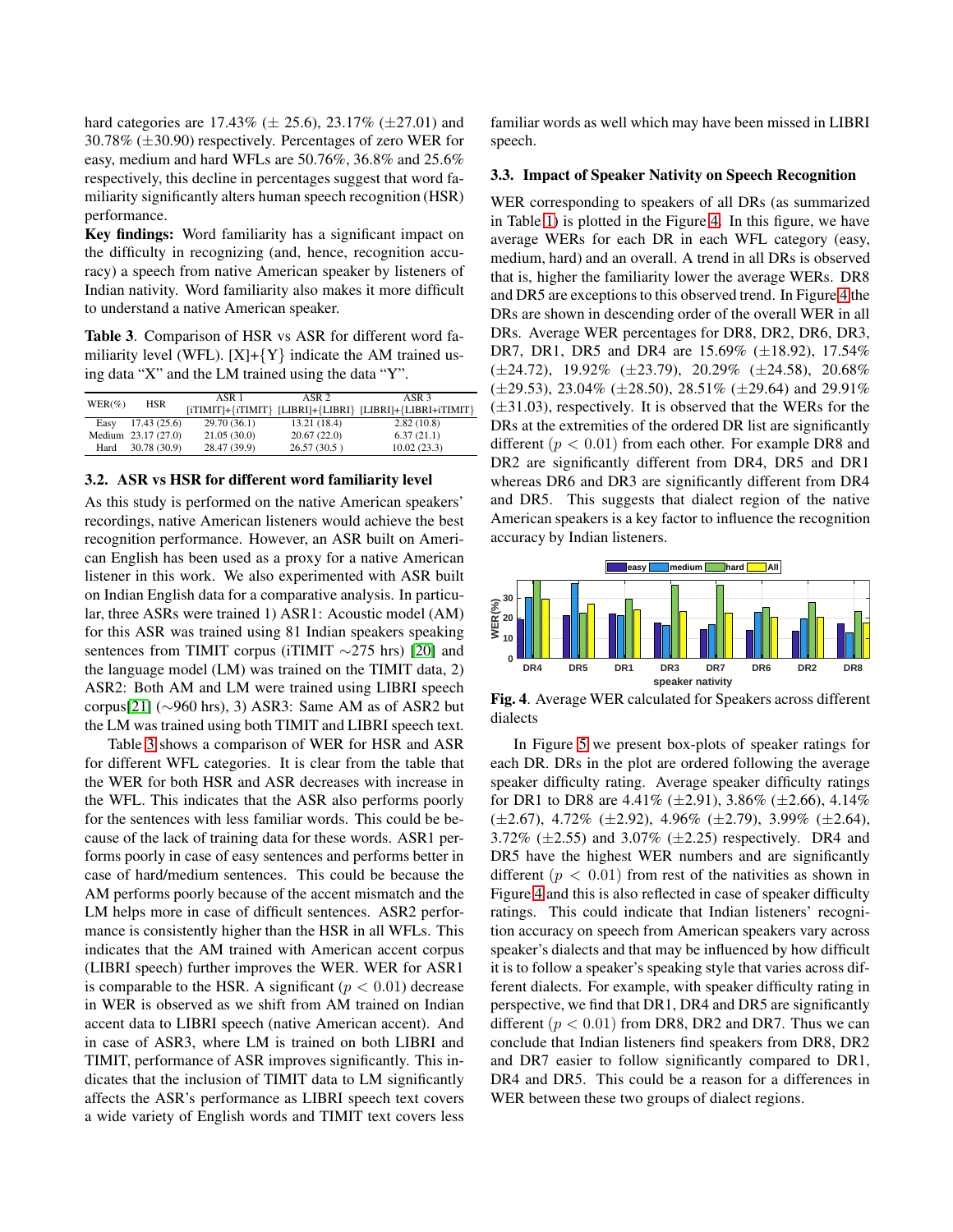

<span id="page-4-1"></span>Fig. 5. Speaker difficulty ratings vs different dialects

### 3.4. Word Deviation and Familiarity

Apart from the WER, we also calculate the deviation of number of words between the transcript provided by the listener and the original sentence. This is done to examine if Indian listeners could identify the number of words, if not exact words, in a sentence spoken by native Americans. In Table [4](#page-4-2) we have seven different deviation values between the number of words in the original TIMIT sentences and the transcription provided by the listener with zero implying an exact match in the number of words and  $(< -2)$  and  $(> 2)$  refer to cases where original sentence has 2 less and 2 more words compared to those in the transcript, respectively. Negative word deviations in Table [4](#page-4-2) means that the word in listener's transcript are more than that in the the original transcript. The negative deviations are less than their positive counterparts probably due to listeners missing the spoken words more compared to inserting new words. It is observed that only for exact matches (word deviation  $= 0$ ) the percentage of deviations decrease as we go from easy to hard WFL categories, implying higher the familiarity, higher are the chances of exact match. And in rest of the cases the trend is reversed where the word deviations increases with drop in the familiarity level.

<span id="page-4-2"></span>Table 4. Numbers in the table indicate the percentage of sentences with a particular deviation of the number of words in a WFL category.

| <b>Deviation</b> | 0                         | $-1$      | $\mathcal{L}$ | $-2$ | > 2  | $<-2$ |
|------------------|---------------------------|-----------|---------------|------|------|-------|
| Easy             | 75.16 10.8 4.72 2.88 0.8  |           |               |      | 5.48 | 0.16  |
| Medium           | 67.87 10.6 8.93 3.87 1.07 |           |               |      | 7.27 | 0.4   |
| Hard             | 58.3                      | 13.6 13.2 | 3.4           | 2.1  | 8.8  | 06    |

Percentage of exact matches in the number of words between transcripts and original sentences are also calculated for all speaker nativities (DR1 to DR8): 66.84%, 75.19%, 72.55%, 62.62%, 61.63%, 66.19%, 71.25% and 74.67%, respectively. As discussed in section 3.3, Indian listeners found American speakers from DR4 and DR5 as the most difficult ones to understand. And this is reflected in the case of number of word deviations as DR4 and DR5 have the least percentages of sentences with exact matches in the number of words between the original sentence and the listener's transcription. We also perform grammar check on the listener's transcriptions using language-check library [\[22\]](#page-5-20), which detects spelling mistakes, syntactical as well as semantic errors.

Overall, 25.48% of sentences have at least one type of grammatical error. It was found that grammatical error increases as the WFL is lowered, 19.04% for easy, 29.47% for medium and 35.6% for hard. To check the extent of these grammatically incorrect sentences' effect on the WER, we calculated overall WER (21.83%), WER for grammatically correct transcriptions (16.60%) and for incorrect ones (30.95%). We observe a significant ( $p < 0.01$ ) increase in WER as we go from correct to incorrect cases, suggesting a significant contribution of grammatically incorrect transcriptions in the overall WER.

Table 5. Average Word Error Rate (WER) for most frequent nativities of the listeners. Standard deviation in brackets.

<span id="page-4-3"></span>

|            | Telugu  | Bengali | Kannada | Hindi   | <b>Tamil</b> |
|------------|---------|---------|---------|---------|--------------|
| <b>WER</b> | 25.78   | 24.22   | 18.63   | 16.25   | 15.12        |
|            | (26.94) | (40.36) | (23.76) | (24.43) | (20.65)      |

An analysis on the nativity of the Indian listeners and respective WERs is shown in Table [5,](#page-4-3) where we have the average WER for the five most prominent nativities. We find that Telugu which has the highest average WER is significantly different ( $p < 0.01$ ) from Kannada, Hindi and Tamil whereas Bengali which has second highest WER, is significantly different  $(p < 0.01)$  from Hindi and Tamil. This could be due to the amount of exposure listeners of these nativities had to American English, in addition to the nativity specific factors in recognition.

## 4. CONCLUSIONS

All the observed variables in this study such as sentence, speaker difficulty ratings and the WER were found to increase significantly as the familiarity of the words decreased. This implies a significant impact of WFL on the non-native listeners' perception of difficulty level and their speech recognition performance. Variations of observed variables were also analyzed with speaker's dialect region. Speakers from some regions (DR4 and DR5) were found to be difficult to be followed by Indian listeners. Listeners' nativity plays a significant role in the speech recognition performance. Performances of HSR and ASR trained on Indian AM and Indian LM were found to be similar, and if the Indian AM is replaced with American AM we observe a significant improvement. Variations in the observed variables with the speech rate of the speakers was also analyzed but no significant trend was observed. The deviations in the number of words between original sentence and the transcription are seen to rise with lowering WFL, suggesting that Indian listeners find it difficult to to identify number of words in a sentence having words with low familiarity.

### 5. REFERENCES

<span id="page-4-0"></span>[1] A. Warzybok, T. Brand, K. C. Wagener, and B. Kollmeier, "How much does language proficiency by non-native listeners influence speech audiometric tests in noise?" *International journal of audiology*, vol. 54, no. sup2, pp. 88–99, 2015.